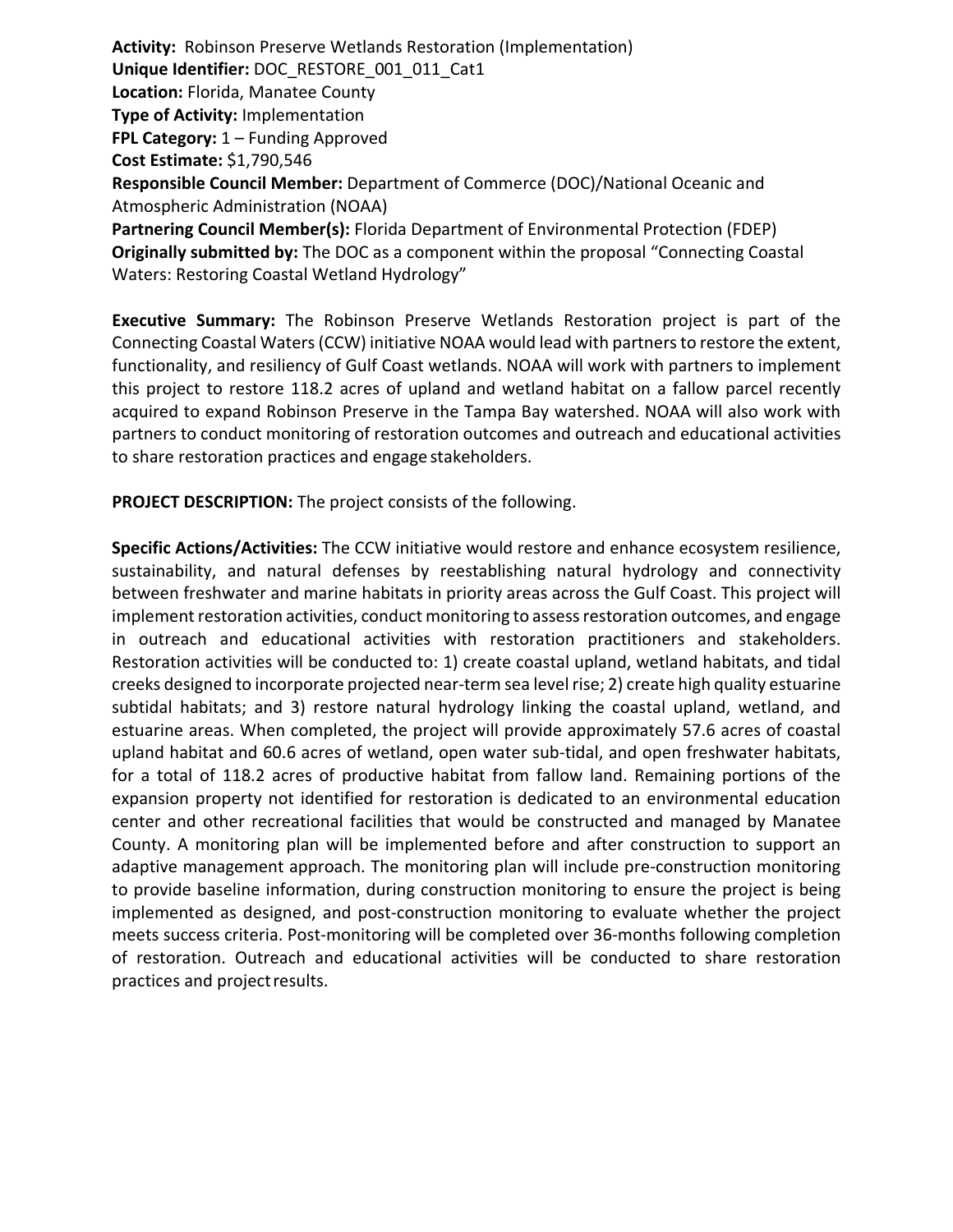**Task 1: Planning and Local Involvement:** A project team will be assembled to provide technical input and expertise during the construction and monitoring of this project. Team members will provide a multi-disciplinary approach to evaluate monitoring data and recommend any corrective actions necessary to meet restoration goals.

**Deliverable 1:** Project team member's list, roles, and team description.

**Task 2: Implementation & Construction:** NOAA or members of the project team will develop a contract statement of work, prepare bid documents, select a construction contractor, determine a schedule, and finalize construction plans. The construction task includes both the action of restoring the site and post-construction management including monitoring of the construction. Monitoring will occur before, during, and after construction to ensure work is progressing and completed as designed.

**Deliverable 2.1:** Statement of Work and Bid Documents.

**Deliverable 2.2:** Final construction as-built drawings and construction completion report.

**Task 3: Monitoring and Evaluation:** This task will implement a monitoring and evaluation plan developed through the project planning phase. The data collected before and after project construction will document progress toward achieving restoration project goals and objectives and inform adaptive management decision-making. Three types of monitoring will be conducted: 1) pre-implementation monitoring—providing baseline information to compare with post implementation data to determine whether the restoration is having the desired effect; 2) implementation monitoring—ensuring the project is being implemented as planned and identifies needed modifications; and 3) effectiveness monitoring—enabling evaluation of whether a project has met its objectives.

**Deliverable 3.1:** Semi-annual Monitoring Reports and Data Sheets.

**Deliverable 3.2:** Final Monitoring and Evaluation Report.

**Task 4: Outreach and Education:** The project team will implement the Outreach and Education Plan developed through the project planning phase in cooperation with partners and existing community groups. Strategies may include site tours, presentations, interpretive outreach materials, videos, and other efforts to share project success. Activities conducted will be documented, including copies of materials produced, and compiled into a final report.

**Deliverable 4.1:** Outreach and Education Report.

# **Task 5: Inventory of Coast Wetland and Hydrology Restoration Opportunities:**

NOAA or a sub-recipient will lead a collaborative process to create a science-based inventory of coastal wetland hydrological restoration projects. The objective of the inventory is to identify projects that meet the Council's goals for ecosystem restoration within the Tampa Bay watershed focus area. This task will build upon a 2012 hydrology restoration inventory conducted by NOAA and Sea Grant and will seek to leverage compatible watershed planning efforts by local partners.

**Deliverable 5.1:** Inventory plan of work.

**Deliverable 5.2:** Inventory report and online map.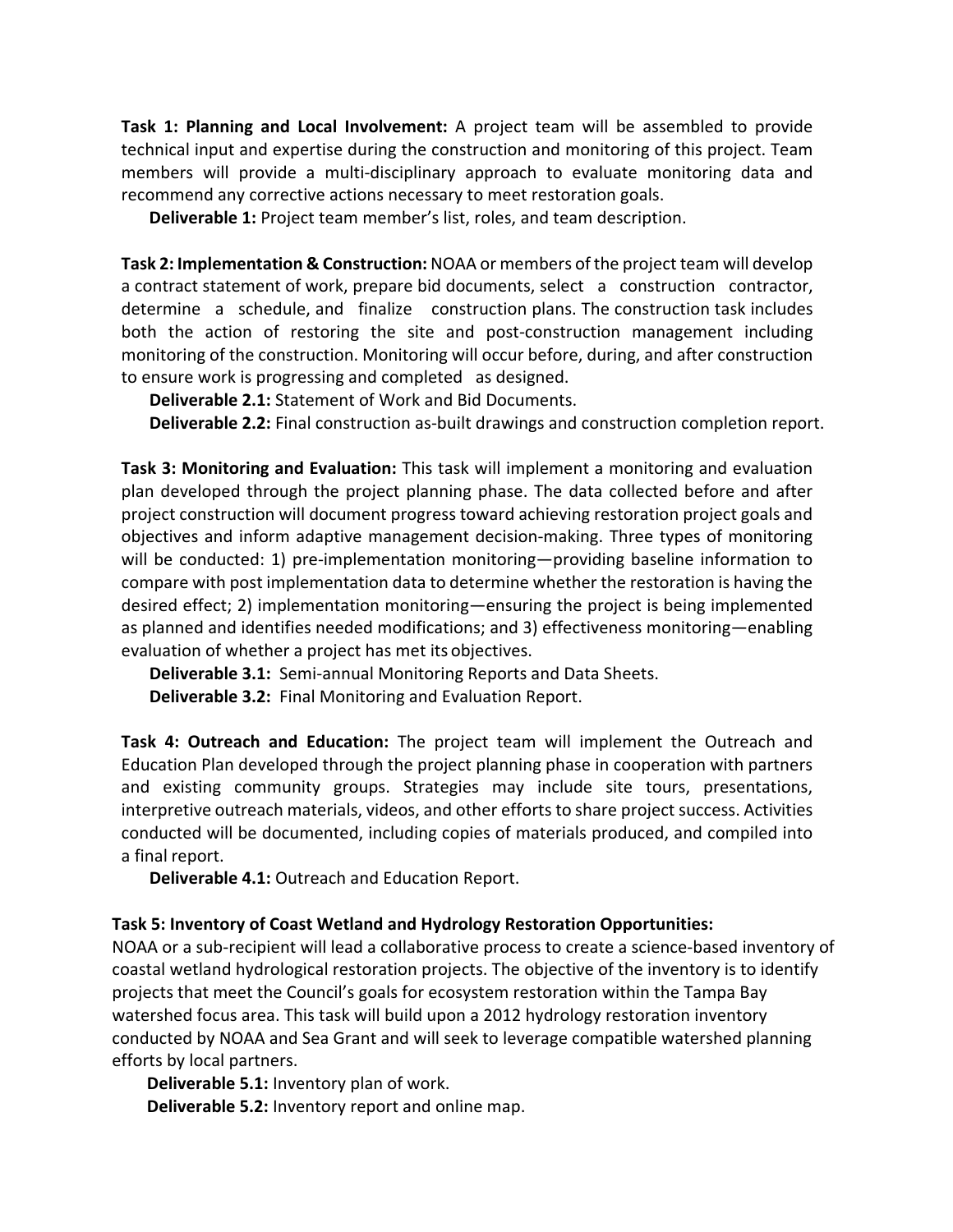**Ecological Benefits/Outcomes and Metrics:** The site contains a range of important coastal wetland habitats including mangrove, salt marsh, salt barren, coastal strand hammock and maritime hammock. Robinson Preserve has undergone extensive restoration from disturbed farmland to coastal and wetland habitats, including the restoration of tidal flow within the property. In addition, the Preserve was expanded with the acquisition of a 150 acre parcel in 2012, which is the site of the proposed restoration. While significant portions of the overall Robinson Preserve are either made up of extant mangrove swamp systems or recently restored areas, 150 acres of the site (Robinson Expansion) remain in need of restoration, providing ample opportunity to enhance regional ecosystem services and bolster wildlife populations. This project will continue these restoration efforts and restore 118.2 acres of the 150-acre expansion of Robinson Preserve from mostly disturbed land to native wetland and upland habitats by re-contouring the land, followed by planting with native vegetation. The 150-acre expansion area was in agricultural production for at least five decades and has lay fallow for the past ten years. Fill was piled over large portions of the site for a golf course community before acquisition. Historical uses have allowed nuisance and exotic vegetation to overrun the majority of the site, severely limiting ecological functions. While the overall project planned by local partners involves enhancements for public access, all RESTORE funds received will be used for ecological restoration.

**Measures of Success:** Specific metrics to evaluate the ecological benefits and outcomes will be established in the planning phase of this project. Potential measures of success include:

**Construction Verification:** Construction was completed as designed. **Restoration extent:** Acres of upland and wetland habitats created/restored.

**Hydrology Parameters:** Water flow pattern.

**Vegetation Parameters:** Plant coverage (of native and invasive plant species) and survival of planted native species.

# **Leveraging and Co-Funding:**

o **Building on prior or other investments:** This project will complement an approximately \$27 million investment made by Manatee County and partners for restoration of the already established 482-acre Robinson Preserve. In addition, past investments by Manatee County to acquire and conserve the project area, which expanded the 482-acre Robinson Preserve by an additional 150 acres of adjacent lands are valued at \$3.2 million dollars. This project will continue on-going restoration work and build upon the Robinson Preserve Expansion Phase 1 and Phase 2a restoration projects by Manatee County and the Southwest Florida Water Management District. The Preserve will also construct low-impact recreational facilities and a visitor's center to provide recreational and education opportunities for the community that will enhance outreach and education activitiesto be implemented through this project. In addition, this project will leverage the many partnerships and studies conducted for this high priority project by Manatee County, FDEP, Tampa Bay Estuary Program and Sarasota Bay EstuaryProgram.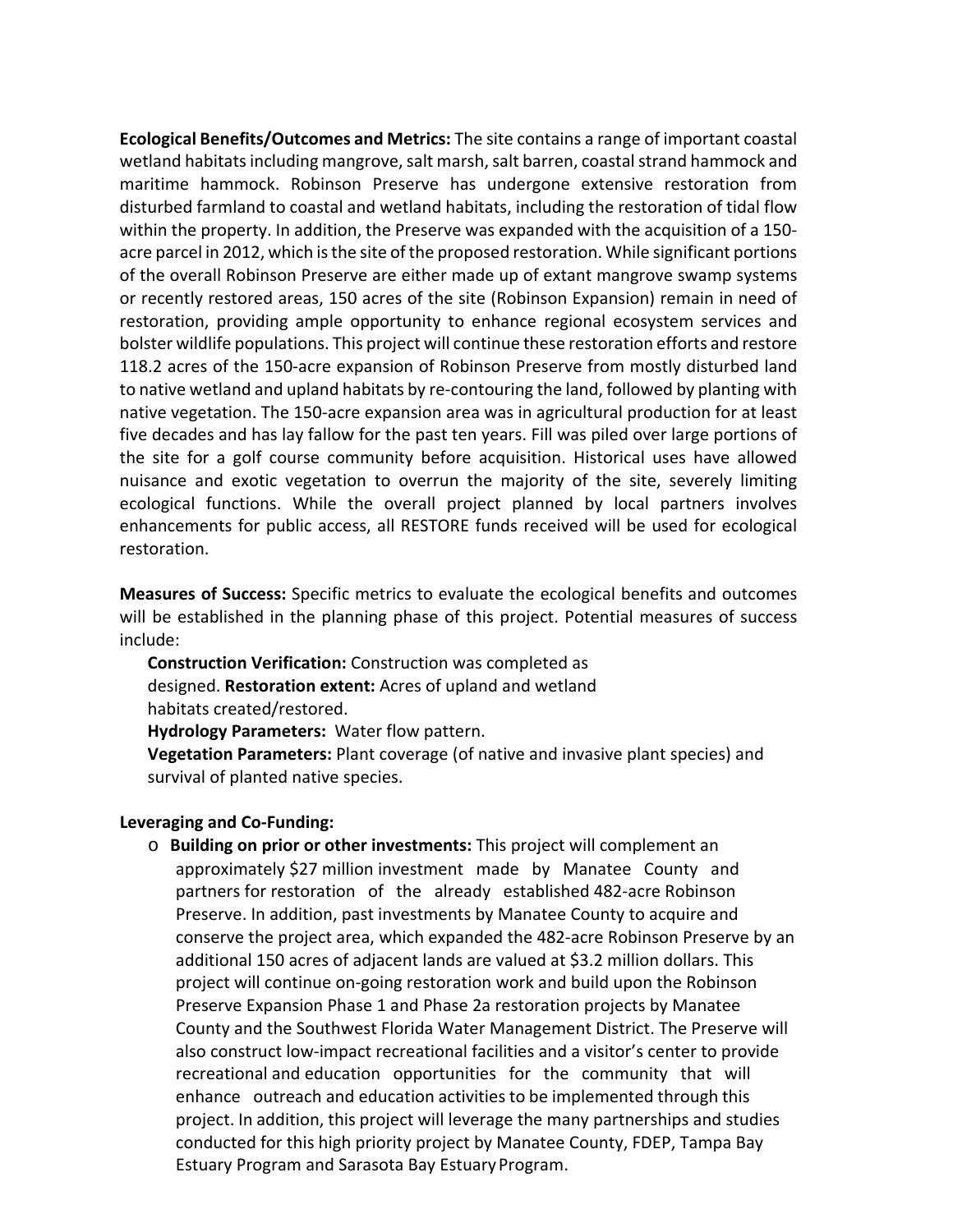### **Duration of Activity: 9 years.**

**Life of Activity:** By restoring habitat within Robinson Preserve, this project will provide ecological benefits in perpetuity. Preserve staff are in place to continue the monitoring of these restoration activities and have on-going habitat management and educational programs underway.

## **RESPONSE TO SCIENCE REVIEWS:**

**Comment:** External science review of the Connecting Coastal Waters proposal, which included a total of eleven projects, resulted in one all or mostly positive response and two generally positive, but with a need for more information. Reviewers requested information related to outcomes of planning, engineering, design, and permitting including, site-specific conditions, evaluation of uncertainties, risks, mitigation, measures of success, and data quality standards.

**Response:** This project will implement restoration activities based on detailed restoration plans, certified engineering and design, and approved permits completed by the project planning phase. The project's construction design work as well as the monitoring and evaluation plan will incorporate necessary steps to mitigate for project uncertainties and risks that have been be identified in greater detail through the permitting and environmental compliance process conducted under the planning phase (see additional information below). This project will also implement a detailed monitoring and evaluation plan developed under the planning phase that will collect data to evaluate project specific measures of success. Monitoring data collected for this project will undergo verification to ensure the quality, utility, and integrity of informationcollected.

# **ENVIRONMENTAL COMPLIANCE:**

To comply with National Environmental Policy Act (NEPA) for Robinson Preserve, the Council is adopting the 2015 PEIS developed by NOAA's Restoration Center. This PEIS provides a programmatic-level environmental analysis to support NOAA's restoration activities throughout the coastal United States, including the Gulf of Mexico. The NOAA PEIS includes a programmatic-level analysis of restoration alternatives by activity type and the associated environmental consequences. In addition to providing a programmatic analysis, the PEIS can be used to cover site-specific actions, including funding awards, provided that the activity being proposed is within the range of alternatives and scope of potential environmental consequences and does not have significant adverse impacts. NOAA has determined and documented, in a NEPA Inclusion Analysis dated June 20, 2017, that the